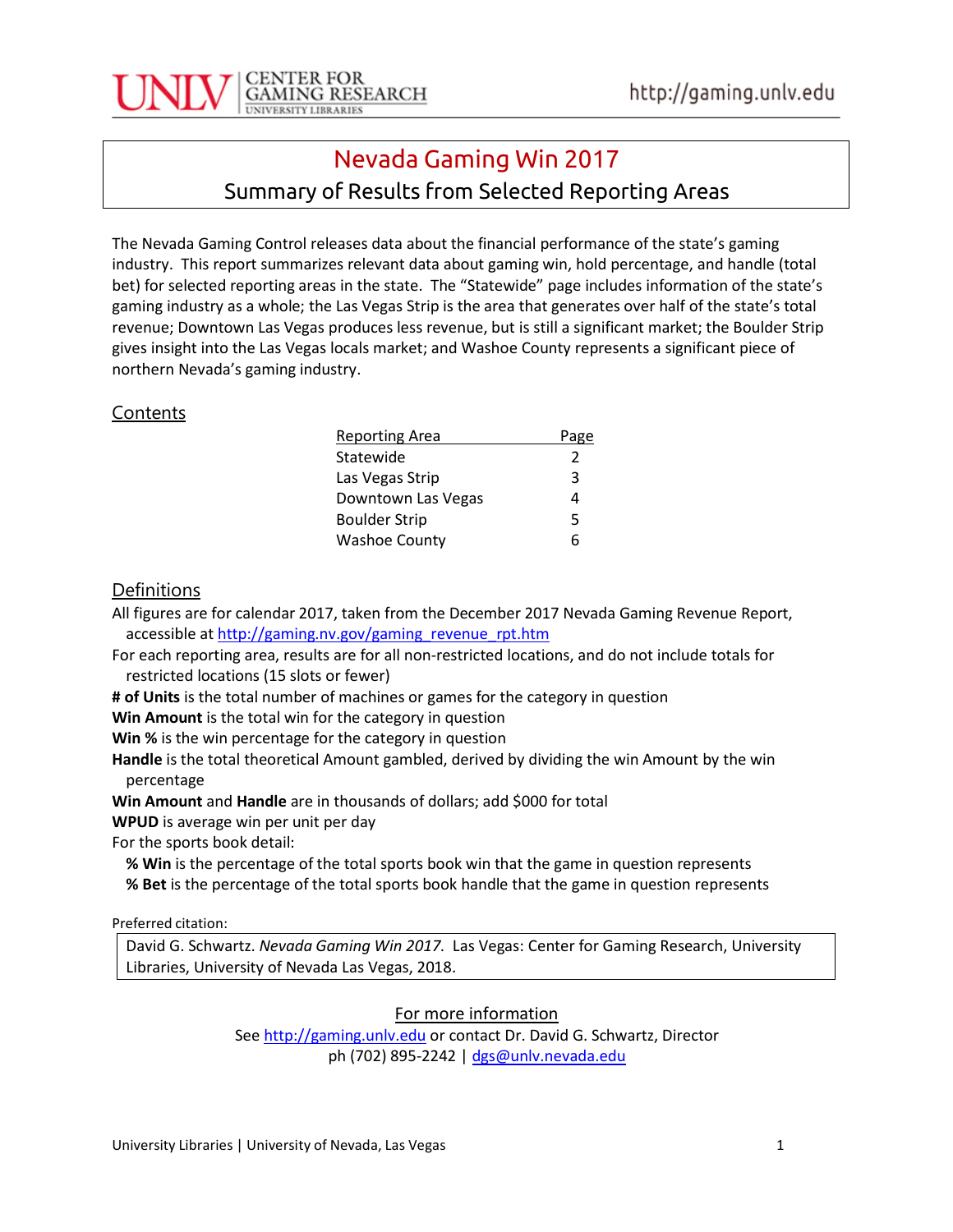

# **Statewide**

|                           | 325 total locations for calendar year |            |          |        |                            |             |        |
|---------------------------|---------------------------------------|------------|----------|--------|----------------------------|-------------|--------|
|                           | # of Units                            | Win amount | % Change | Win %  | Handle                     | <b>WPUD</b> |        |
| Slot Machines             | 142,309                               | 7,431,841  | 3.75     | 6.74%  | 110,264,703                | 143.08      |        |
| Games*                    | 5,767                                 | 4,139,272  | 1.11     | 13.76% | 30,081,919                 | 1,966.44    |        |
| <b>Total gambling win</b> |                                       | 11,571,113 | 2.79     | 8.24%  | 140,346,622                |             |        |
|                           |                                       |            |          |        |                            |             |        |
| Slots detail              |                                       |            |          |        |                            |             |        |
| Game                      | # of Units                            | Win amount | % Change | Win %  | <b>Drop</b>                | <b>WPUD</b> |        |
| 1 Cent                    | 54,588                                | 3,171,884  | 3.5      | 9.83%  | 32,267,386                 | 159.19      |        |
| 5 Cent                    | 1,866                                 | 51,841     | $-17.64$ | 5.46   | 9,495                      | 76.11       |        |
| 25 Cent                   | 5,802                                 | 290,757    | $-5.3$   | 6.94   | 41,896                     | 137.30      |        |
| 1 Dollar                  | 7,216                                 | 515,733    | $-2.08$  | 6.06   | 85,104                     | 195.81      |        |
| Multi-Denom               | 70,362                                | 3,129,221  | 7.09     | 5.23   | 598,321                    | 121.84      |        |
|                           |                                       |            |          |        |                            |             |        |
| <b>Games detail</b>       |                                       |            |          |        |                            |             |        |
| Game                      | # of Units                            | Win amount | % Change | Win %  | Handle                     | <b>WPUD</b> |        |
| Twenty-one                | 2,539                                 | 1,207,019  | 5.44     | 14.81% | 8,150,027                  | 1,302.44    |        |
| <b>Baccarat</b>           | 371                                   | 1,153,531  | $-5.62$  | 12.70% | 9,082,921                  | 8,518.49    |        |
| Craps                     | 360                                   | 393,560    | 2.47     | 15.30% | 2,572,288                  | 2,995.13    |        |
| Roulette                  | 447                                   | 367,314    | 4.57     | 17.92% | 2,049,743                  | 2,251.32    |        |
| 3-Card Poker              | 224                                   | 141,760    | $-1.92$  | 32.26% | 439,430                    | 1,733.86    |        |
| Mini-Bacc                 | 115                                   | 80,497     | $-10.94$ | 11.58% | 695,138                    | 1,917.74    |        |
| Let It Ride               | 69                                    | 31,798     | $-4.10$  | 25.77% | 123,392                    | 1,262.58    |        |
| Pai Gow                   | 21                                    | 12,018     | 8.56     | 16.73% | 71,835                     | 1,567.91    |        |
| Pai Gow Poker             | 247                                   | 96,549     | $-6.5$   | 20.87% | 462,621                    | 1,070.92    |        |
| <b>Other Games</b>        | 322                                   | 203,709    | 5.53     | 23.92% | 851,626                    | 1,733.25    |        |
| Keno                      | 75                                    | 25,714     | $-4.15$  | 26.21% | 98,108                     | 939.32      |        |
| Bingo                     | 41                                    | 14,426     | 111.05   | 6.48%  | 222,623                    | 963.98      |        |
| Race Book                 | 129                                   | 44,148     | $-3.4$   | 15.75% | 280,305                    | 937.62      |        |
| Sports Book               | 192                                   | 248,777    | 13.51    | 5.11%  | 4,868,434                  | 3,549.90    |        |
|                           | Game                                  | Win amount | % Change | Win %  | Handle                     | % Win       | % Bet  |
|                           | Football                              | 76,896     | $-15.72$ | 4.38%  | 1,755,616                  | 30.91%      | 36.06% |
|                           | Basketball                            | 87,431     | 31.21    | 5.90%  | 1,481,881                  | 35.14%      | 30.44% |
|                           | Baseball                              | 36,815     | 14.32    | 3.23%  | 1,139,783                  | 14.80%      | 23.41% |
|                           | Parlay Cards                          | 15,177     | 45.77    | 24.12% | 62,923                     | 6.10%       | 1.29%  |
|                           | Other                                 | 32,325     | 73.34    | 7.56%  | 427,579                    | 12.99%      | 8.78%  |
| Poker tables              | 615                                   | 118,455    | 0.6      |        | (rake only; no direct win) | 527.70      |        |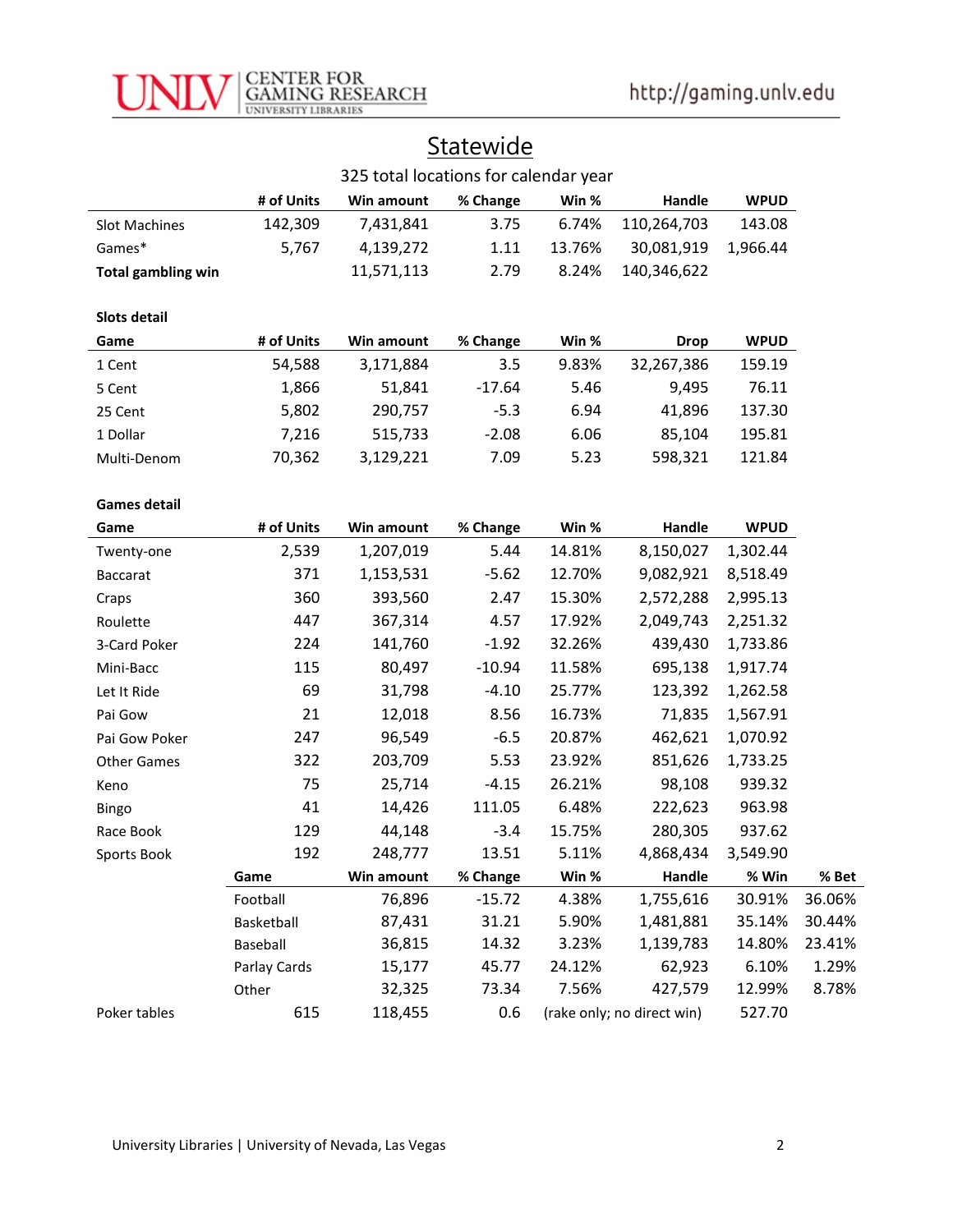

# Las Vegas Strip

41 total locations for the calendar year

|                      | # of Units | Win amount | % Change | Win %  | Handle              | <b>WPUD</b> |        |
|----------------------|------------|------------|----------|--------|---------------------|-------------|--------|
| <b>Slot Machines</b> | 38,743     | 3,217,222  | 3.00     | 8.04%  | 40,015,199          | 227.51      |        |
| Games                | 2,942      | 3,243,251  | $-0.29$  | 13.98% | 23,199,220          | 3,020.26    |        |
| Total gambling win   |            | 6,460,473  | 1.32     | 10.22% | 63,214,419          |             |        |
| <b>Slots detail</b>  |            |            |          |        |                     |             |        |
| Game                 | # of Units | Win amount | % Change | Win %  | <b>Drop</b>         | <b>WPUD</b> |        |
| 1 Cent               | 13,820     | 1,218,552  | $-1.93$  | 11.64% | 10,468,660          | 241.57      |        |
| 5 Cent               | 341        | 20,555     | $-26.14$ | 8.21%  | 250,365             | 165.15      |        |
| 25 Cent              | 1,894      | 141,347    | $-7.94$  | 10.52% | 1,343,603           | 204.46      |        |
| 1 Dollar             | 2,941      | 294,266    | $-6.93$  | 7.41%  | 3,971,201           | 274.13      |        |
| Multi-Denom          | 18,599     | 1,362,425  | 13.99    | 6.47%  | 21,057,573          | 200.69      |        |
| <b>Games detail</b>  |            |            |          |        |                     |             |        |
| Game                 | # of Units | Win amount | % Change | Win %  | Handle              | <b>WPUD</b> |        |
| Twenty-one           | 1,280      | 923,531    | 5.51     | 14.58% | 6,334,232           | 1,976.74    |        |
| <b>Baccarat</b>      | 327        | 1,131,207  | $-6.70$  | 13.00% | 8,701,592           | 9,477.67    |        |
| Craps                | 181        | 273,396    | 1.74     | 15.10% | 1,810,570           | 4,138.29    |        |
| Roulette             | 258        | 302,808    | 4.22     | 17.37% | 1,743,282           | 3,215.55    |        |
| 3-Card Poker         | 114        | 99,533     | $-2.97$  | 33.94% | 293,262             | 2,392.05    |        |
| Mini-Bacc            | 68         | 60,233     | $-13.41$ | 12.11% | 497,382             | 2,426.79    |        |
| Let It Ride          | 33         | 20,015     | $-5.27$  | 25.62% | 78,123              | 1,661.69    |        |
| Pai Gow              | 13         | 9,336      | 7.61     | 16.21% | 57,594              | 1,967.54    |        |
| Pai Gow Poker        | 93         | 55,218     | $-11.16$ | 20.87% | 264,581             | 1,626.69    |        |
| <b>Other Games</b>   | 190        | 152,646    | 5.90     | 23.54% | 648,454             | 2,201.10    |        |
| Keno                 | 13         | 4,904      | 10.92    | 29.33% | 16,720              | 1,033.51    |        |
| Race Book            | 35         | 17,686     | $-5.16$  | 15.53% | 113,883             | 1,384.42    |        |
| Sports Book          | 37         | 114,275    | 18.57    | 4.46%  | 2,562,220           | 8,461.68    |        |
|                      | Game       | Win amount | % Change | Win %  | Handle              | % Win       | % Bet  |
|                      | Football   | 35,927     | $-22.36$ | 3.66%  | 981,612             | 31.44%      | 38.31% |
|                      | Basketball | 44,744     | 67.75    | 5.95%  | 752,000             | 39.15%      | 29.35% |
|                      | Baseball   | 13,150     | 13.99    | 2.32%  | 566,810             | 11.51%      | 22.12% |
|                      | Parlay     |            |          |        |                     |             |        |
|                      | Cards      | 4,610      | 59.13    | 19.57% | 23,556              | 4.03%       | 0.92%  |
|                      | Other      | 15,778     | 75.61    | 6.72%  | 234,792             | 13.81%      | 9.16%  |
| Poker tables         | 300        | 78,464     | 0.57     |        | (rake only; no win) | 716.57      |        |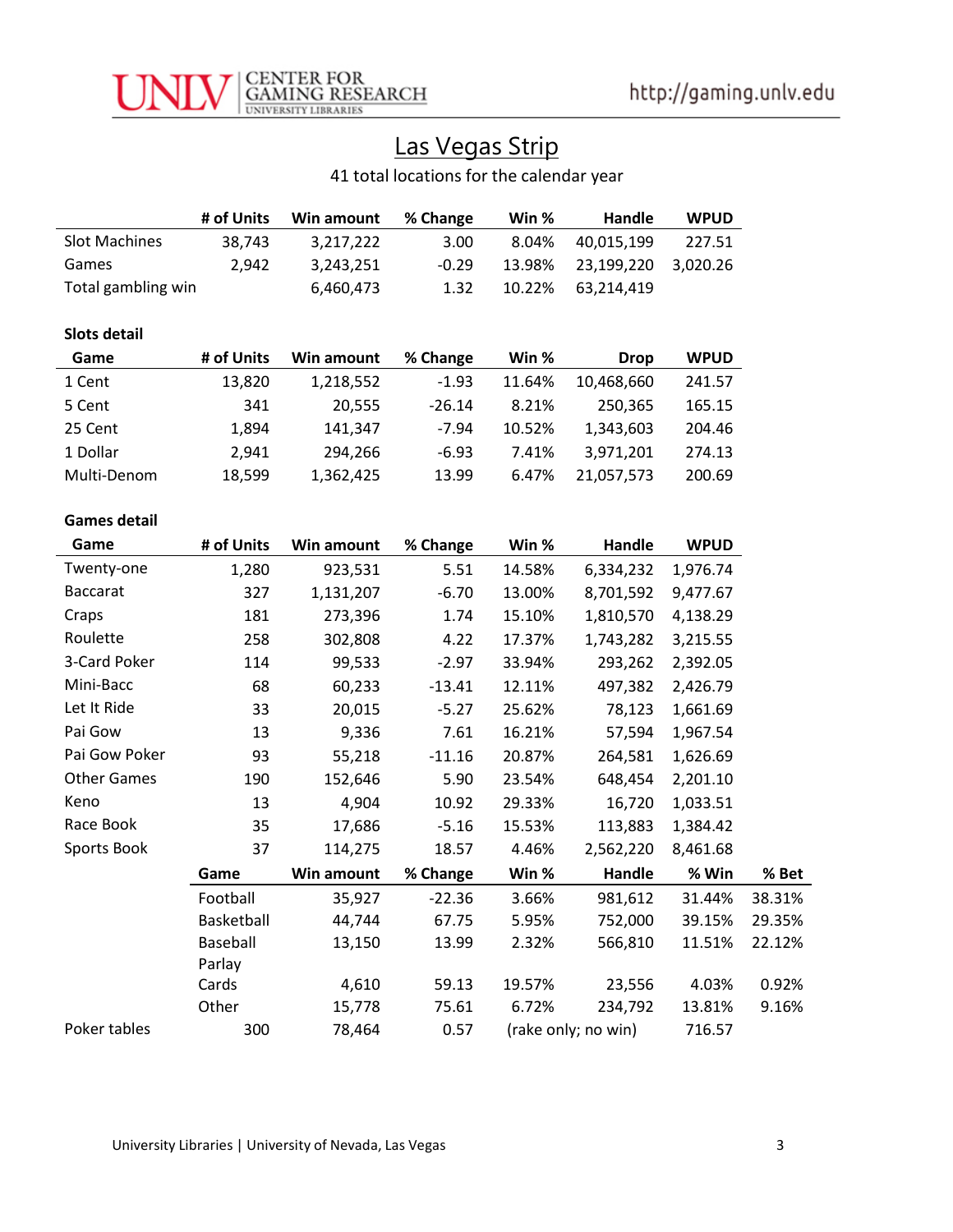

| Downtown Las Vegas |  |  |
|--------------------|--|--|
|                    |  |  |

|                      | 19 total locations for the calendar year |            |          |        |                                 |             |        |
|----------------------|------------------------------------------|------------|----------|--------|---------------------------------|-------------|--------|
|                      | # of Units                               | Win amount | % Change | Win %  | Handle                          | <b>WPUD</b> |        |
| <b>Slot Machines</b> | 9,753                                    | 431,394    | 7.65     | 7.34%  | 5,877,302                       | 121.18      |        |
| Games                | 442                                      | 199,860    | 21.94    | 10.54% | 1,896,205                       | 1,238.83    |        |
| Total gambling win   |                                          | 631,253    | 11.80    | 8.12%  | 7,773,507                       |             |        |
| <b>Slots detail</b>  |                                          |            |          |        |                                 |             |        |
| Game                 | # of Units                               | Win amount | % Change | Win %  | <b>Drop</b>                     | <b>WPUD</b> |        |
| 1 Cent               | 4,818                                    | 226,752    | 12.66    | 11.03% | 2,055,775                       | 128.94      |        |
| 5 Cent               | 185                                      | 4,566      | $-7.13$  | 6.36%  | 71,792                          | 67.62       |        |
| 25 Cent              | 898                                      | 38,759     | $-3.42$  | 5.73%  | 676,422                         | 118.25      |        |
| 1 Dollar             | 756                                      | 42,306     | 2.52     | 5.38%  | 786,357                         | 153.32      |        |
| Multi-Denom          | 2,876                                    | 99,287     | 4.52     | 4.94%  | 2,009,858                       | 94.58       |        |
|                      |                                          |            |          |        |                                 |             |        |
| <b>Games detail</b>  |                                          |            |          |        |                                 |             |        |
| Game                 | # of Units                               | Win amount | % Change | Win %  | Handle                          | <b>WPUD</b> |        |
| Twenty-one           | 210                                      | 54,133     | 13.62    | 14.14% | 382,836                         | 706.24      |        |
| Craps                | 34                                       | 30,470     | 8.36     | 13.05% | 233,487                         | 2,455.28    |        |
| Roulette             | 36                                       | 15,617     | 7.41     | 19.62% | 79,597                          | 1,188.51    |        |
| 3-Card Poker         | 19                                       | 11,376     | 9.49     | 29.51% | 38,550                          | 1,640.37    |        |
| Let It Ride          | 10                                       | 5,038      | 6.42     | 24.72% | 20,380                          | 1,380.27    |        |
| Pai Gow Poker        | 15                                       | 4,248      | 6.26     | 19.59% | 21,685                          | 775.89      |        |
| <b>Other Games</b>   | 65                                       | 32,637     | 83.93    | 8.28%  | 394,167                         | 1,375.64    |        |
| Keno                 | $\overline{7}$                           | 3,588      | 3.79     | 25.91% | 13,848                          | #REF!       |        |
| Race Book            | 9                                        | 1,115      | $-11.40$ | 14.93% | 7,468                           | 339.42      |        |
| Sports Book          | 11                                       | 37,764     | 33.49    | 5.39%  | 700,631                         | 9,405.73    |        |
|                      | Game                                     | Win amount | % Change | Win %  | Handle                          | % Win       | % Bet  |
|                      | Football                                 | 10,650     | 1.73     | 5.56   | 1,915                           | 28.20%      | 0.27%  |
|                      | Basketball                               | 13,984     | 43.27    | 6.13%  | 228,124                         | 37.03%      | 32.56% |
|                      | Baseball                                 | 7,303      | 42.81    | 3.61%  | 202,299                         | 19.34%      | 28.87% |
|                      | Parlay                                   |            |          |        |                                 |             |        |
|                      | Cards                                    | 1,066      | 283.27   | 27.11% | 3,932                           | 2.82%       | 0.56%  |
|                      |                                          |            |          |        |                                 |             |        |
|                      | Other                                    | 4,754      | 78.35    | 6.38%  | 74,514<br>(rake only; no direct | 12.59%      | 10.64% |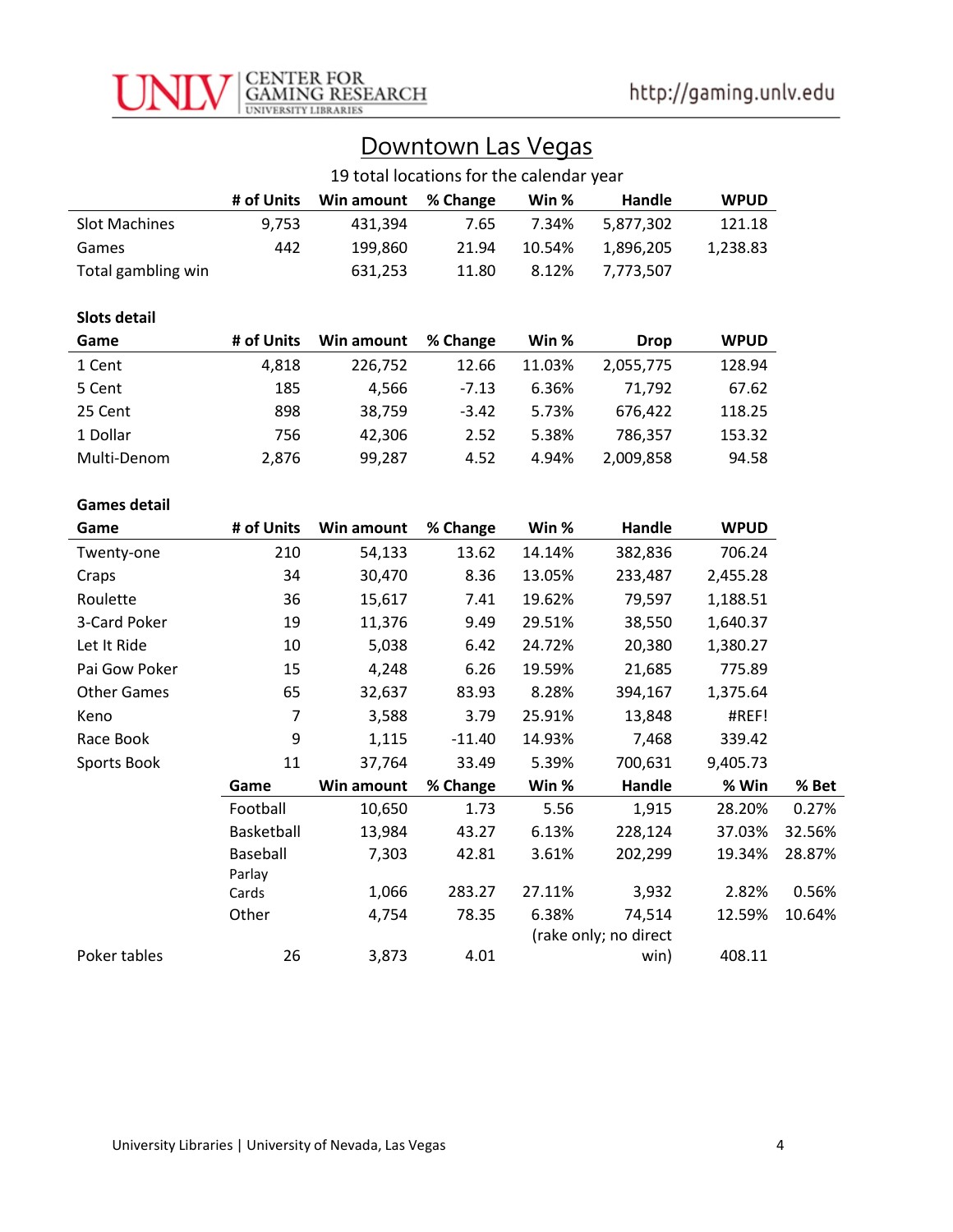

|  | <b>Boulder Strip</b> |
|--|----------------------|
|  |                      |

| 32 total locations for the calendar year |              |            |           |        |                     |             |        |
|------------------------------------------|--------------|------------|-----------|--------|---------------------|-------------|--------|
|                                          | # of Units   | Win amount | % Change  | Win %  | Handle              | <b>WPUD</b> |        |
| <b>Slot Machines</b>                     | 17,993       | 717,895    | 3.59      | 5.66%  | 12,683,657          | 109.31      |        |
| Games                                    | 321          | 95,200     | 0.24      | 13.05% | 729,502             | 812.53      |        |
| Total gambling win                       |              | 813,095    | 3.19      | 6.06%  | 13,413,159          |             |        |
| <b>Slots detail</b>                      |              |            |           |        |                     |             |        |
| Game                                     | # of Units   | Win amount | % Change  | Win %  | <b>Drop</b>         | <b>WPUD</b> |        |
| 1 Cent                                   | 6,174        | 298,223    | 4.33      | 9.54%  | 3,126,027           | 132.34      |        |
| 5 Cent                                   | 303          | 5,949      | $-9.56$   | 3.56%  | 167,107             | 53.79       |        |
| 25 Cent                                  | 671          | 20,120     | 8.51      | 3.69%  | 545,257             | 82.15       |        |
| 1 Dollar                                 | 536          | 24,173     | 9.71      | 4.30%  | 562,163             | 123.56      |        |
| Multi-Denom                              | 10,142       | 360,929    | 3.68      | 4.47%  | 8,074,474           | 97.50       |        |
|                                          |              |            |           |        |                     |             |        |
| <b>Games detail</b>                      |              |            |           |        |                     |             |        |
| Game                                     | # of Units   | Win amount | % Change  | Win %  | Handle              | <b>WPUD</b> |        |
| Twenty-one                               | 129          | 29,539     | 3.54      | 16.47% | 179,350             | 627.35      |        |
| Craps                                    | 22           | 14,003     | 7.01      | 16.50% | 84,867              | 1,743.84    |        |
| Roulette                                 | 21           | 5,220      | 8.79      | 20.60% | 25,340              | 681.02      |        |
| 3-Card Poker                             | 9            | 1,951      | $-4.11$   | 30.86% | 6,322               | 593.91      |        |
| Mini-Bacc                                | 6            | 1,796      | $-19.00%$ | 12.48% | 14,391              | 820.09      |        |
| Pai Gow Poker                            | 23           | 4,585      | 3.11      | 20.33% | 22,553              | 546.16      |        |
| <b>Other Games</b>                       | 21           | 7,238      | 9.93      | 21.54% | 33,603              | 944.29      |        |
| Keno                                     | 11           | 3,233      | 2.85      | 29.27% | 11,045              | 805.23      |        |
| Bingo                                    | 8            | 228        | 115.64    | 0.37%  | 61,622              | 78.08       |        |
| Race Book                                | 10           | 6,311      | $-14.19$  | 15.36% | 41,087              | 1,729.04    |        |
| Sports Book                              | 21           | 16,029     | $-16.00$  | 6.58%  | 243,602             | 2,091.19    |        |
|                                          | Game         | Win amount | % Change  | Win %  | Handle              | % Win       | % Bet  |
|                                          | Football     | 4,940      | $-29.73$  | 5.51%  | 89,655              | 30.82%      | 36.80% |
|                                          | Basketball   | 6,084      | $-2.40$   | 8.12%  | 74,926              | 37.96%      | 30.76% |
|                                          | Baseball     | 1,590      | $-50.22$  | 2.82%  | 56,383              | 9.92%       | 23.15% |
|                                          | Parlay Cards | 1,561      | 41.19     | 32.45% | 4,810               | 9.74%       | 1.97%  |
|                                          | Other        | 1,829      | 20.69     | 10.41% | 17,570              | 11.41%      | 7.21%  |
| Poker tables                             | 21           | 7,238      | 9.93      |        | (rake only; no win) | 944.29      |        |